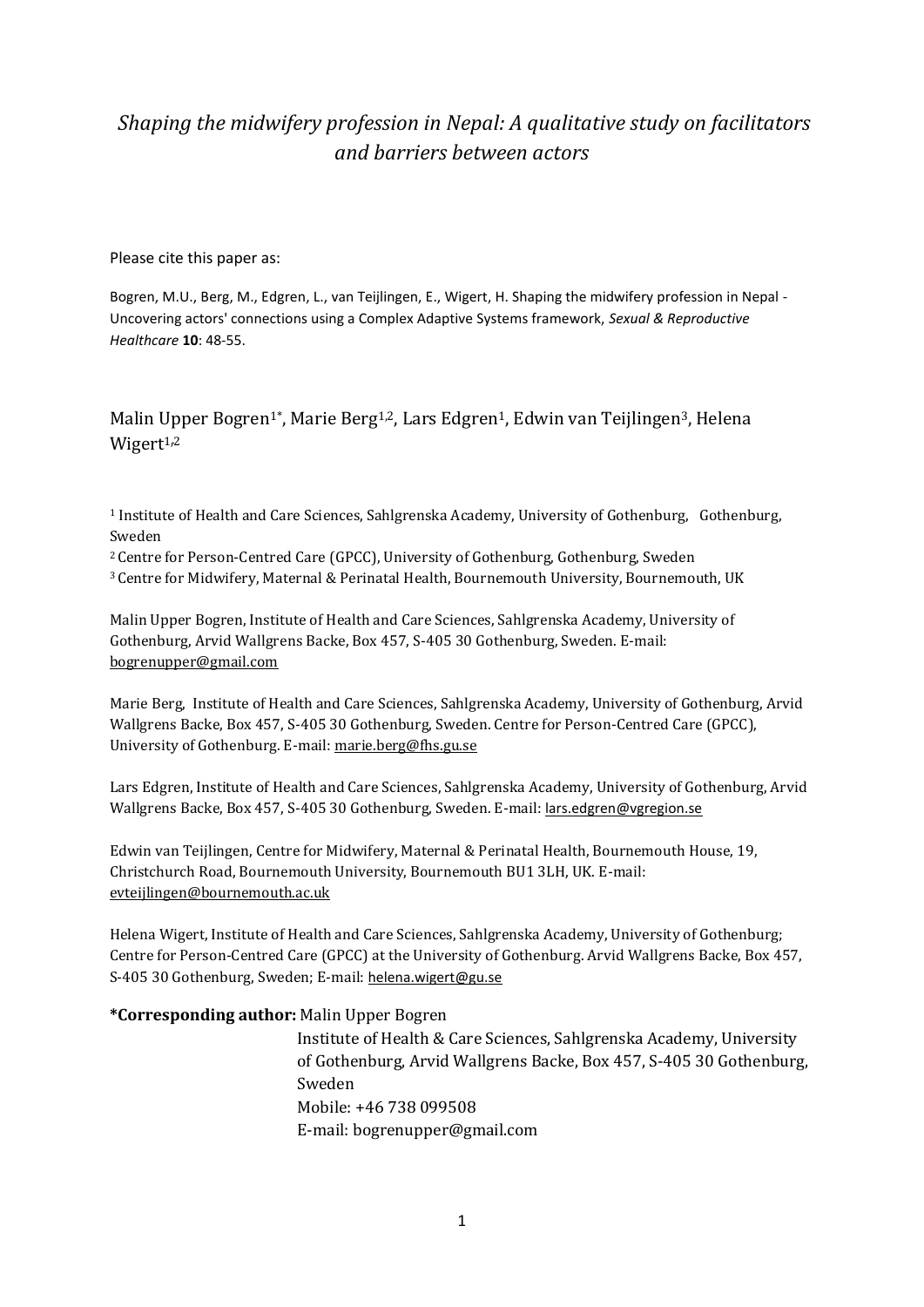# **Abstract**

**Objectives:** To explore how actors connect in a system aiming at promoting the establishment of a midwifery profession in Nepal.

**Methods:** A qualitative explorative study based on the framework of Complex Adaptive Systems. Semi-structured interviews were conducted with 17 key people representing eight different organisations [actors] promoting the development of the midwifery profession.

**Results:** The actors' connections can be described with a complex set of facilitators for and barriers to promoting the establishment of a midwifery profession. The identified facilitators for this establishment in Nepal are (1) a common goal and (2) a desire to collaborate, whilst the barriers are (1) different political interests and priorities, (2) competing interests of the nursing profession and societal views, (3) divergent academic opinions on a midwifery profession, and (4) insufficient communication. The results also showed that Nepalese society cannot distinguish between nursing and midwifery and that the public support for a midwifery profession was hence minimal.

**Conclusion:** The move of midwifery from an occupation to a profession in Nepal is an on-going, challenging process. The study indicates the importance of understanding the motivations of, and barriers perceived by, actors that can promote or obstruct the establishment of the midwifery profession. It also points to the importance of informing the wider public about the role and responsibility of an autonomous midwifery profession.

# **Highlights**

- The progress of midwifery from an occupation to a profession is a challenging process.
- Actors promoting the profession connect through a set of facilitators and barriers.
- Common goals and collaboration are critical for building a midwifery profession.
- Political priorities challenge the professional establishment.
- Conflicting opinions regarding midwives' required academic level delay the implementation process.

# **Keywords**

midwifery profession, higher education, midwife, professionalisation, Complex Adaptive System, South Asia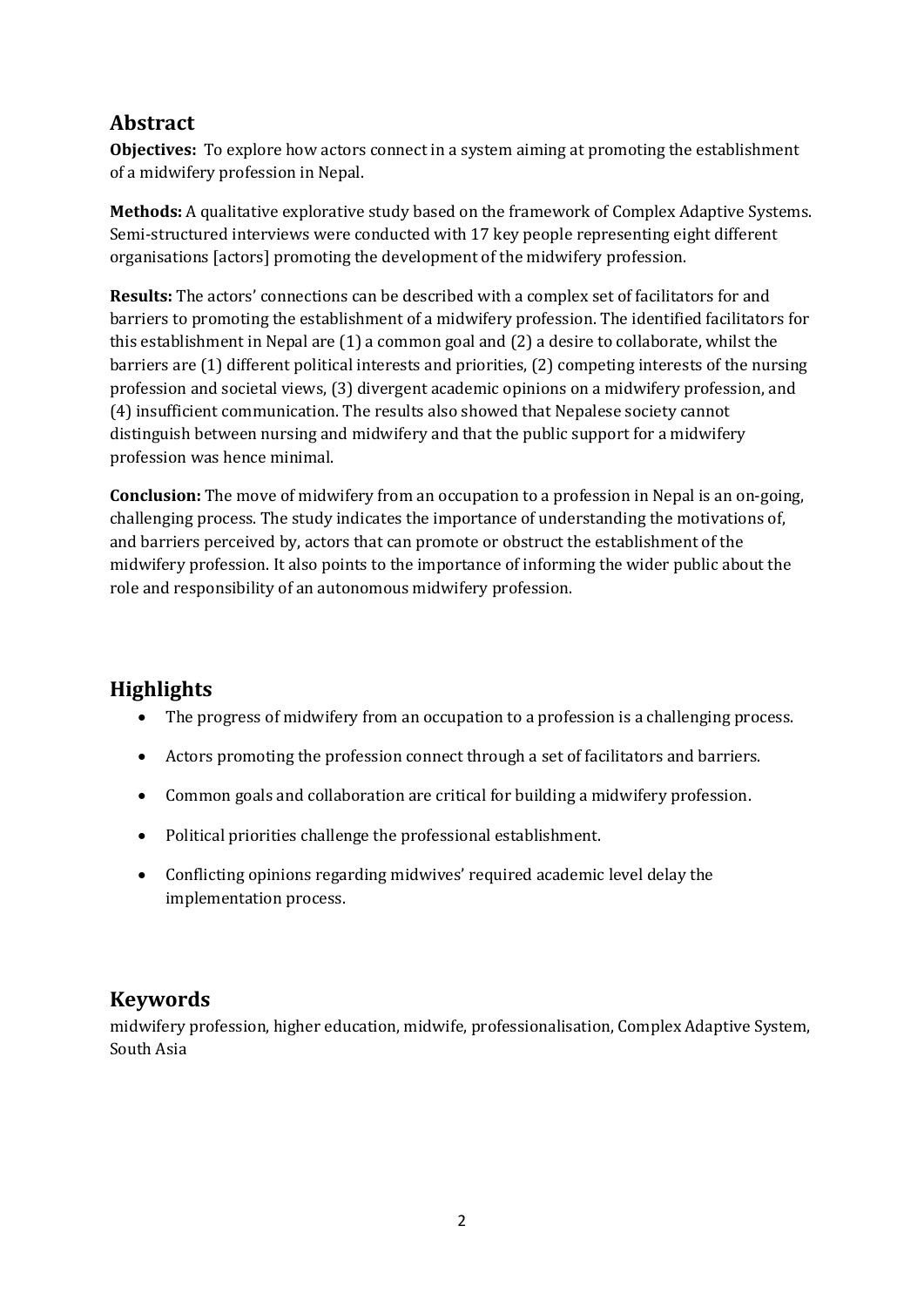# **Introduction**

It is widely acknowledged that strengthening the midwifery profession is an important factor in improving maternal and child health [1-6]. Although substantial global efforts have been made, many maternal health targets set for 2015 have not been met. This is an urgent global public health challenge that needs to be addressed in order to reduce mortality and morbidity. According to a 2014 series on midwifery in *The Lancet*, over 80% of all maternal deaths and neonatal stillbirths can be avoided [2]. To achieve these figures it is imperative to integrate professional midwives, educated to international standards and appropriately deployed, in national health systems to ensure the provision of safe reproductive, maternal and new-born services [1-3, 5].

Midwifery care has been identified as an important contributor to the improvement of maternal and child health [2], yet in many countries professional midwives are not recognised [by law] or educated to appropriate standards [6-8]. This is true for South Asia [9, 10], a region that accounted for 24% of global maternal deaths in 2013 [11]. Nepal, despite its challenging geography and political instability [12], is one of the South Asian countries that have made impressive gains in maternal health outcomes. Prior to the two devastating earthquakes in Nepal during the spring of 2015, the country was on track to achieve international targets [11]. Despite this progress, 149 women are still dying for every 100,000 live births [11], and only 36% of all births are conducted by a skilled birth attendant; i.e. an auxiliary nurse-midwife, a nurse or a doctor [13]. According to the latest Nepal Demographic Health Survey [2011] [14], 50% of all pregnant women have four or more antenatal care visits and only 35% of births occur in a facility. With a population of nearly 30 million and a total fertility rate of 2.6 children per woman, it is more common to have a skilled attendant at birth in urban areas [73%] than rural ones [32%] [14].

Nepali women do not have access to professional midwives who are educated, licensed and regulated [9, 10, 15] to the ICM's [International Confederations of Midwives] Global Standards [7, 8]. This may explain why maternity care there does not always uphold optimal quality [16]. The existing policy in Nepal, supporting the development of a separate cadre of professional midwives, expired in 2012 [13] and has yet to be updated.

Facing these problems requires a national midwifery policy that protects the public [women and families] as well as the midwifery profession, and thus enables possibilities for nationwide coverage offering accessible, acceptable, available and quality midwifery care [2]. Such an approach requires close collaboration and connections between actors on different levels such as the government, professional associations, academia, and UN [United Nations] agencies [10, 17]. In this study we focus on the interactions and relationships between actors [organisations] in a complex political and social system in Nepal, who have the power to influence [positively or negatively] the establishment of a separate midwifery profession. Our starting point is that there are factors beyond the official agenda [13] which are relevant to the development of a midwifery profession. The aim was thus to explore how different actors connect in a system aiming at promoting the establishment of a midwifery profession in Nepal.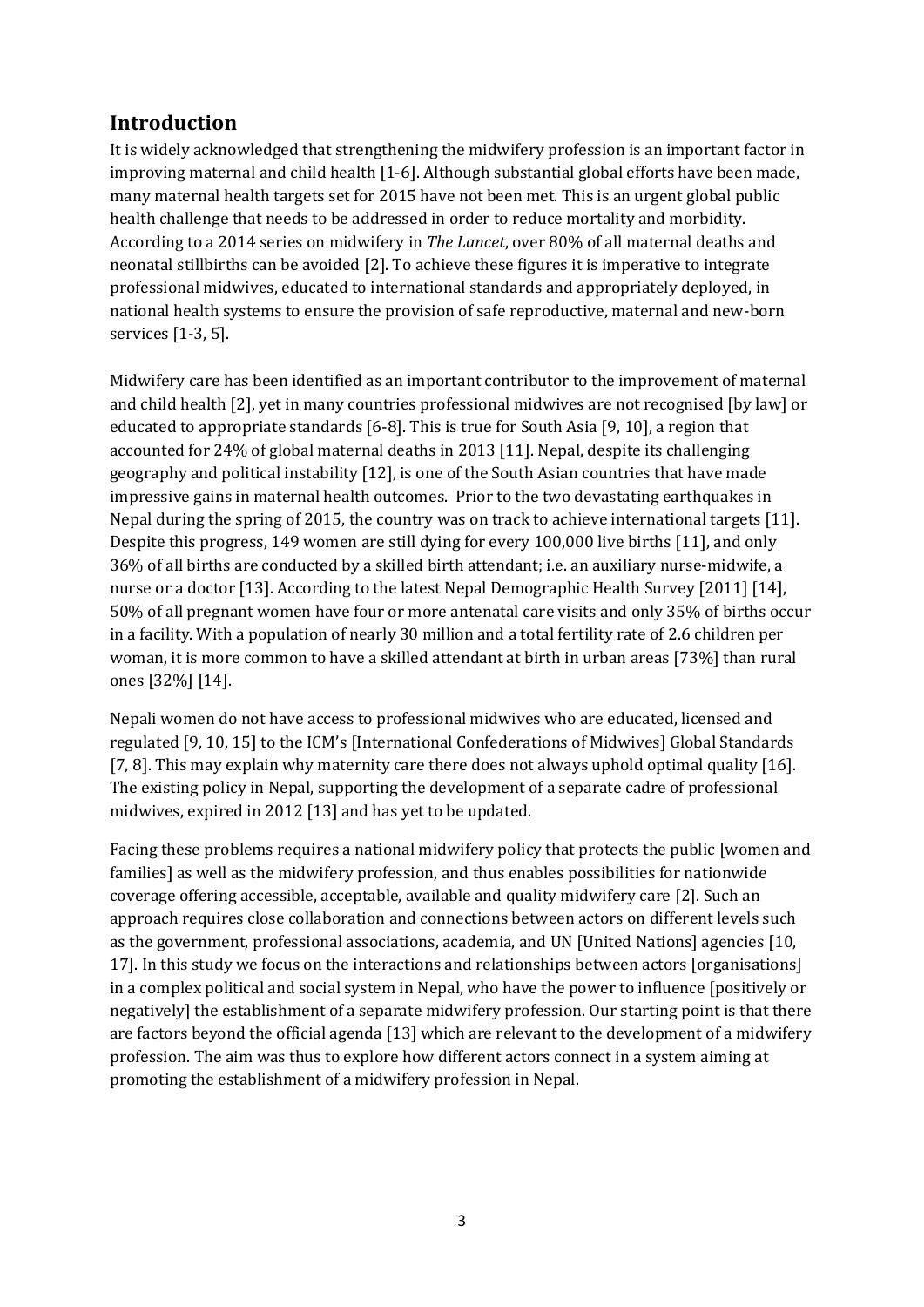## **Methods**

### **Study design**

This is a qualitative explorative study based on the framework of Complex Adaptive Systems [CAS] [18-21]. A system can be called complex if it contains non-linear relationships between many parts that interact in unstable and unpredictable ways. The term "complex" emphasises that the necessary competence to perform a task or fulfil a mission is not owned by any one part, but comes as a result of co-operation within a system. "Adaptive" means that system change happens through successive adaptions. A CAS consists of several subsystems, called actors, which act in relation to one another. CAS is described as an integrated model that connects the actors of a system instead of exploring the characteristics of each actor [22, 23]. The actors in the system interact in a self-organised manner. In the analysis of such systems, the individual parts are of subordinated interest; instead, we analyse the parts based on how they interact and take advantage of each other's unique competence to the benefit of the system as a whole. The more complex the external environment, the more important it is for the parts to interact to solve a specific task [24].

Through the lens of CAS [18], we view actors influencing the midwifery profession in Nepal as components in a system and explore how they relate to each other within that system. Hence, CAS is used as a framework to analyse the connections, interactions and relationships among relevant actors.

### **Setting and participants**

Eight Kathmandu-based actors (organisations) involved in promoting the midwifery profession in Nepal were identified and selected. The actors consisted of different departments within the government, academia, the professional association, and donors (Table 1). Seventeen key people, 13 females and four males, representing the eight actors were purposively selected for interviews based on their position and policy influence in their respective organisation (Table 1). Fifteen of the 17 interviewees were Nepalese citizens. The actors representing academia were working towards starting a midwifery education, and were selected based on the criteria identified by a previous study in Nepal [10]. The interviewees' professional backgrounds included nurse-midwife (n=3), nurse (n=8), medical doctor (n=5), and other (n=1). The median age was 55 years for female interviewees and 53 for males. The interviewees had been employed within their current organisation between one and 39 years, with an average length of employment of eight years.

### **Table 1 to be inserted**

### **Data collection**

Data were collected through semi-structured individual interviews. An interview guide was developed with the purpose of identifying and mapping connections between the actors and their influencing factors. The interview guide consisted of open-ended questions based on four key areas: (1) the organisation and its resources; (2) collaboration; (3) communication channels; and (4) future plans. The questions addressed interactions, connections and driving forces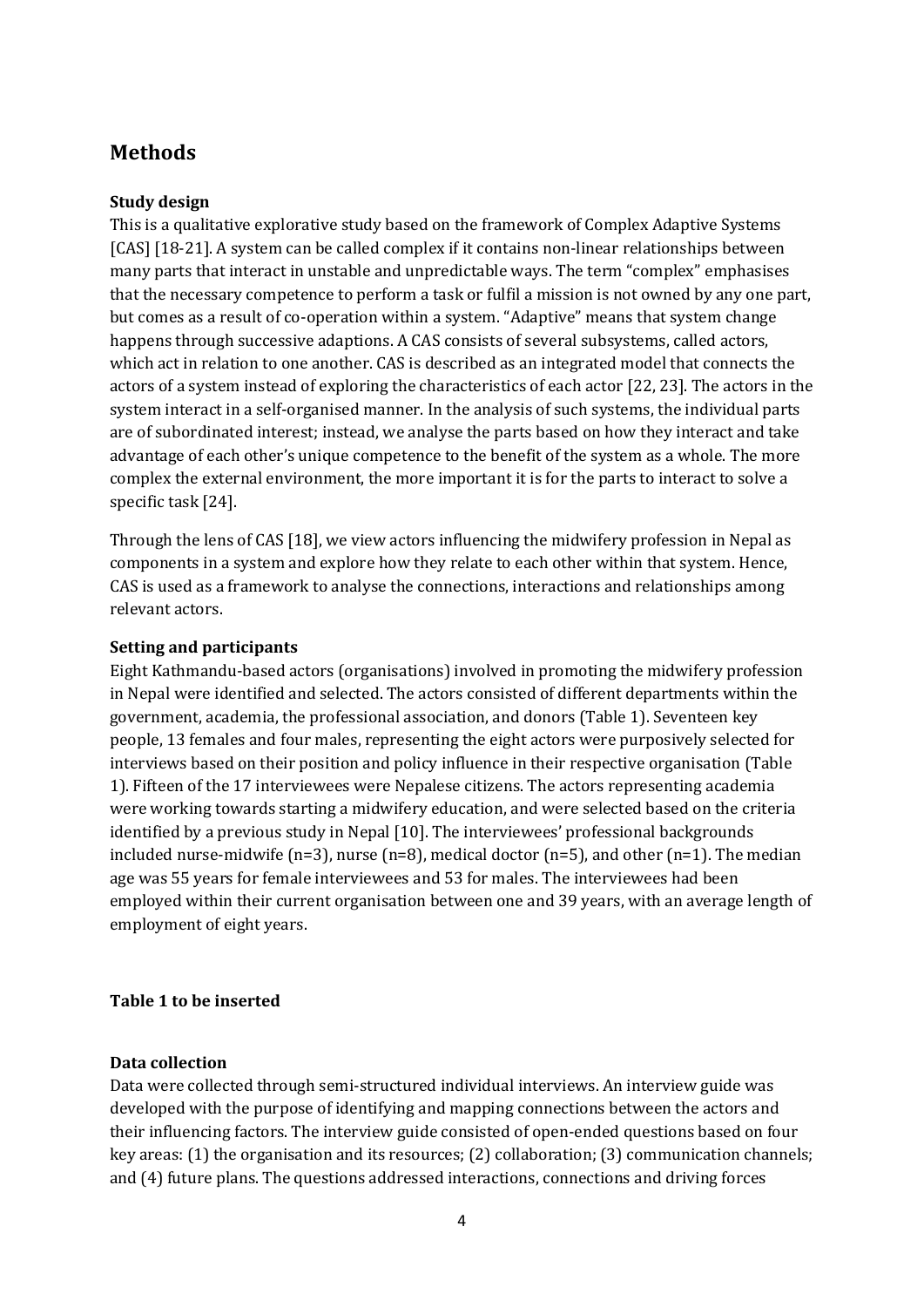concerning these four areas. All interviews were conducted in English in April 2014, were audiorecorded and lasted about 30-75 minutes, with an average interview time of 50 minutes. The interviewees were encouraged to speak freely, and probing questions were asked when necessary. All interviews took place at the interviewees' workplaces.

#### **Data analysis**

The interviews were transcribed verbatim. Qualitative data analysis was performed, inspired by Miles, Huberman and Saldana [25]. The first and last authors analysed the interviews to get a sense of the whole. Finally, the findings were discussed among all authors until consensus was reached. The data analysis included:

*Data condensation:* Each transcript was read several times and condensed to distil information relevant to the study aim. Secondly, the text was coded relevant to the study aim, dividing the content into parts, with the purpose of making it possible to identify content characteristics on a more abstract level.

*Data display:* Codes were imported into a designed matrix, with rows and columns representing each of the 17 interviews. In the analysis, patterns of meaning were clustered and essential structures successively emerged that described and explicated how actors connected to promote Nepal's midwifery profession.

*Conclusion-drawing and verification*: Involves testing the meaning that emerges from the data for their likelihood and for whether or not they can be confirmed. Final conclusions were reached after the first and last authors conducted separate analyses, which were discussed and further analysed among all authors until consensus was reached.

#### **Ethical considerations**

The responsible research body for the study was the University of Gothenburg. Local approval and permission to conduct the study were obtained from the manager of each participating organisation. Ethical guidelines for human and social research have been followed throughout the study [26]. According to Swedish rules and guidelines for research, no formal ethical approval was necessary since no patients were involved, nor were health care staff interviewed in relation to maternity service. The study followed the principles of the Declaration of Helsinki [27], and was carried out in adherence to Swedish Law [28]. All participants were informed about the aim and study procedures, and confidentiality was assured. The participants gave written, informed consent, and were guaranteed the right to withdraw at any time without giving further explanation. Quotations in the text are labelled I1-I17 (I=interviewee) to maintain anonymity [29].

### **Results**

The actors' connections for the establishment of a midwifery profession in Nepal can be described with a complex set of facilitators for and barriers to promoting the establishment of a midwifery profession. The identified facilitators are (1) a common goal and (2) a desire to collaborate, whilst the identified barriers are (1) different political interests and priorities, (2) competing interests of the nursing profession and societal views, (3) divergent academic opinions on a midwifery profession, and (4) insufficient communication.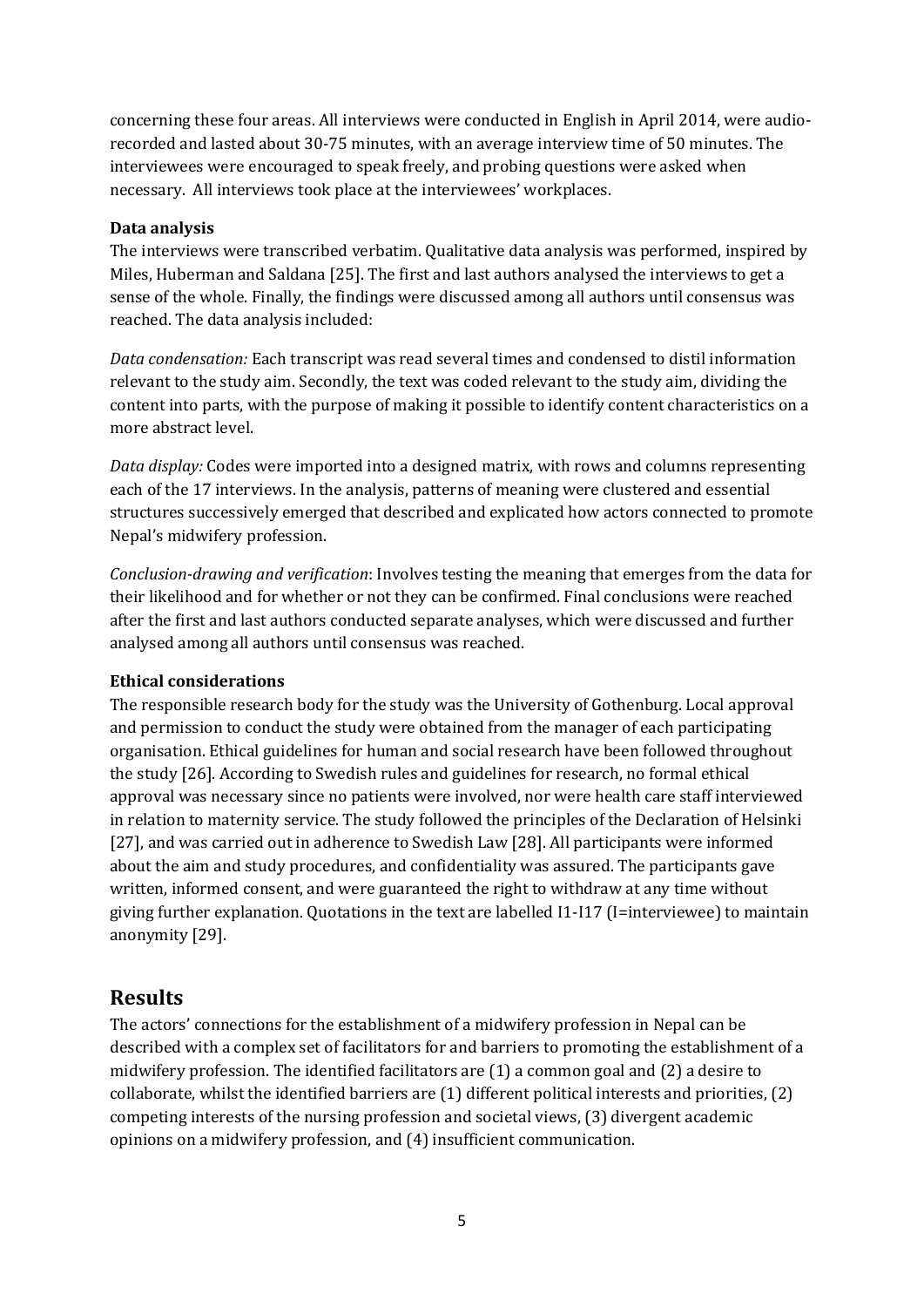## **Facilitators for the establishment of a midwifery profession**

### *Common goal*

A common goal for all interviewees was to reduce the high maternal and child mortality in the country. It was highlighted that unnecessary deaths could have been avoided if required measures such as educating professional midwives had been taken. This was being expressed as *only professional midwives can decrease the maternal and neonatal mortality rate*. (I9)

A critical aspect for reaching the goal of saving the lives of women, new-borns and families was the education of professional midwives, which the interviewees stated should be regulated by a framework based on international standards, and with support from a professional association:

*At present there is a gap with ICM global standards. If we meet global standards we meet the core competencies and the criteria. Once the ICM global standards are met we can save the lives of mothers and the new-borns.* (I3)

To move this process forward, it was suggested that the initiative should come from the government. This was also stated by the interviewees representing the government: *The government is also in line with the idea of the production of midwives. We need more than 5,000- 7,000 midwives.* (I4)

However, most interviewees declared that the goal set by the government, namely to establish a separate cadre of professional midwives, was not being achieved. The perceived reason for this was the lack of clear guidance and leadership on the government's side regarding how to proceed. A joint plan was seen by many as necessary, as it could lead the actors to advance the process, working towards the same goal:

*We need a policy that agrees that deliveries should be conducted by midwives, and we need to have some guidelines on how to go forward. There are no supporting policies today*. (I4)

*The government needs to work on a plan for how to recruit, deploy and retain the new cadre of midwives*. (I16)

### *Desire to collaborate*

The desire to collaborate was related to the shared goal of reducing the high maternal and child mortality rates. Collaboration was recognised by all interviewees as a crucial part of the drive to establish a midwifery profession. Despite the acknowledged benefits of collaboration only a few outputs were achieved as a result of the actors' joint efforts, the main one centred on the government's official statement:

*The most concrete accomplishments are the discussions being held, and the letter from the government to start the midwifery education programme, but besides this, there are not many achievements.* (I17)

The collaboration had resulted in one main concrete activity to which all actors had contributed, namely a draft bachelor degree curriculum for midwives along with teaching and learning tools.

Most interviewees were encouraged by the fact that many different actors were collaborating around the establishment of a midwifery profession. It was even suggested that other actors be invited, such as women's groups in the community. Such women's group actors were identified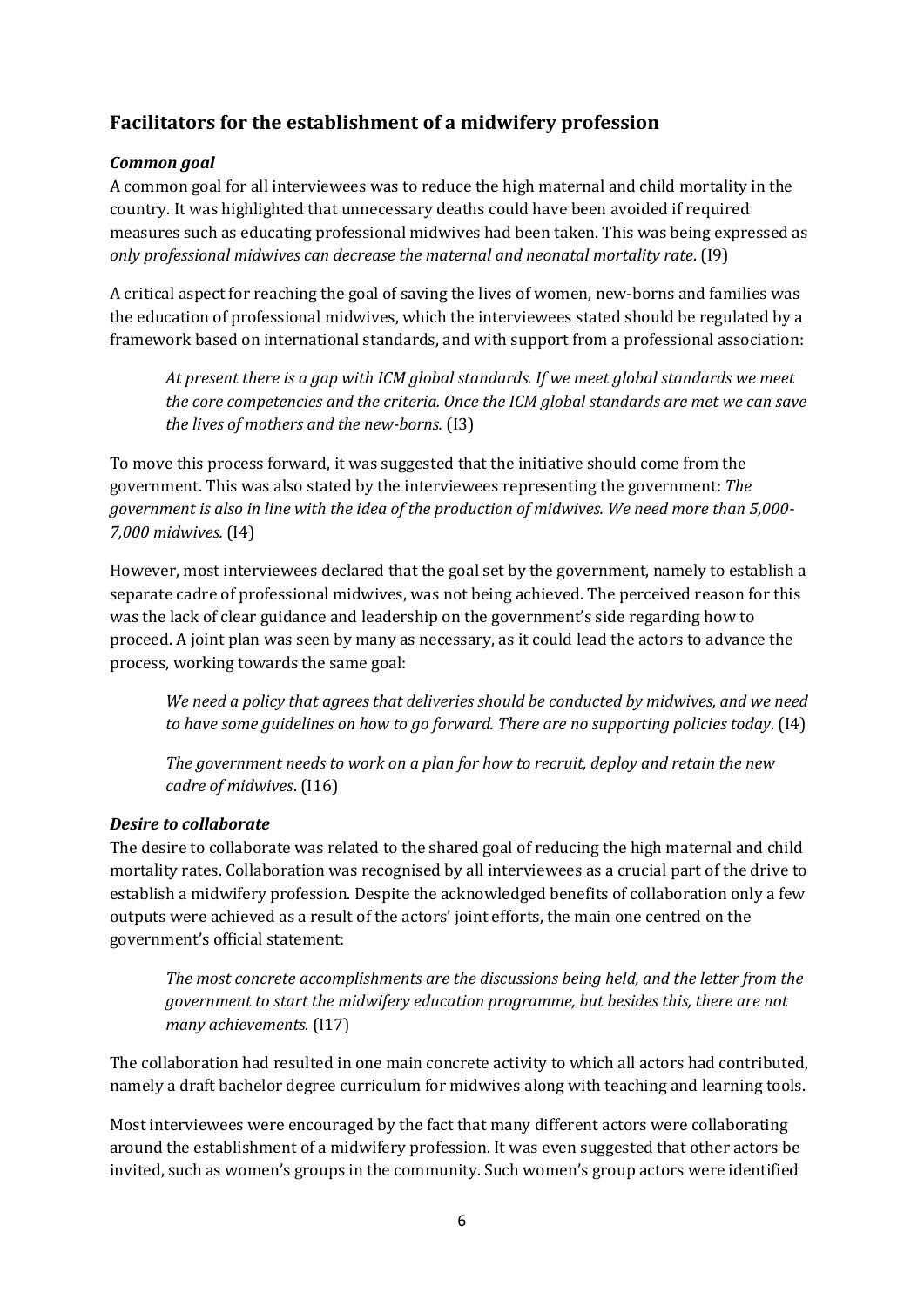to be a crucial tool for reaching out and raising awareness about using the midwifery profession, in the struggle for women's rights to safe maternity care: *Women's groups could pressurise the government through the Ministry of Finance and the local development to sustain the midwives in the rural area.* (I17)

### **Barriers to the establishment of a midwifery profession**

### *Different political interests and priorities*

A central barrier to the establishment of a midwifery profession was expressed as the actors' different political interests and priorities on an individual and an organisational level:

*A lot of political plays are going on within different bodies; every individual isn't thinking the same way about how to reach the goal. It's rather politicised! Individualist politics thinking; if you belong to a different [political] party to the one I belong to, you may receive support; this kind of attitude isn't taking things forward. The bottleneck is individual party politics.* (I16)

*Every time government changes they say that this isn't my agenda. When a political party comes into power they commit to one thing and this change when a new party comes into power.* (I9)

Several interviewees expressed that many actors were working in isolation in their respective silos of expertise, rather than using each other's unique competence to advance the development. An example of this was when a decision was taken by one actor (Government 1) to start a midwifery education programme. At that time no other actors "joined" this initiative; i.e., they did not use this opportunity to start a programme. In their defence, most of the nongovernmental actors blamed frequent political changes in the government, resulting in earlier policy decisions not being followed up.

### *Competing interests from nursing profession and societal views*

A central dilemma was the competing interests of the nursing profession. Some respondents interpreted that nurses and their official organisations felt threatened and bypassed. Hence, the latter could not see the added value of having midwifery as a separate profession as they regarded "midwifery care" as already embedded in their nursing regulations and tasks. This is illustrated in the following quote from one academia actor:

*We are the nurse-midwives. The Nepal Nursing Council did not register our names as midwives. This is their fault. All nurses complain all donor agencies are after the midwifery education and they're trying to isolate the nursing education; this is our grievance. Why do they not contact us, why do they not consult us, why are they bypassing us?* (I6)

Interviewees perceived that the failure of the general public to recognise the midwife as a separate and different form of nurse was also a key barrier to establishing the profession. This was expressed as *people don't know what a midwife is and why midwives are needed* (I3). Thus, another barrier was the general lack of knowledge in the wider society, regarding who a midwife is and what a midwife does. This was regarded as a contributing factor to the notion that a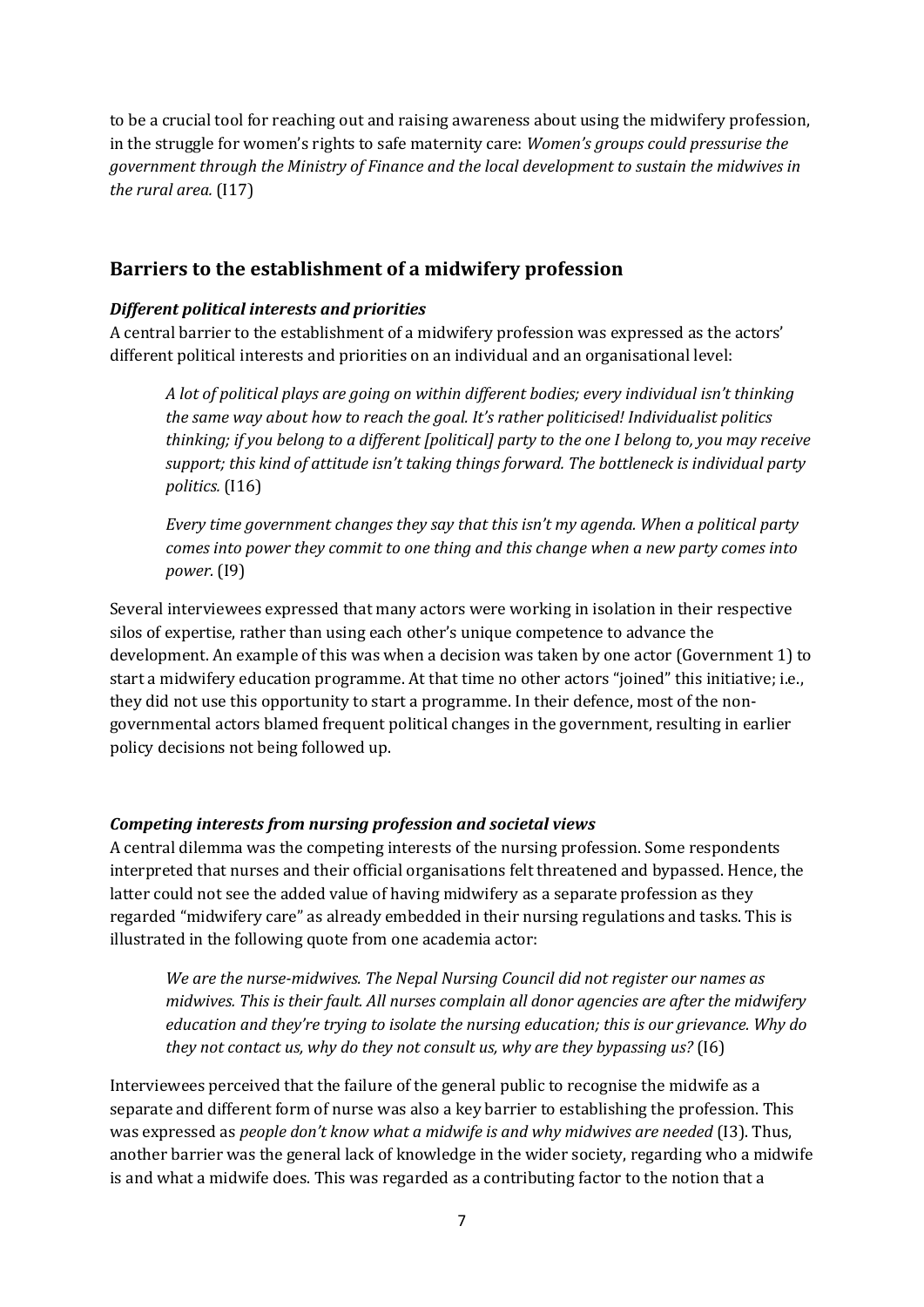separate midwifery profession is not important, as midwives care for women, and women's issues are a low priority for decision-makers in Nepal. This was articulated as:

*The woman's family decides over her reproductive and sexual health; her own decision role is very limited. This means it's necessary to reach out to society to make them understand that midwives are a way to strengthen women's issues and gender issues on women's rights as such.* (I1)

### *Divergent academic opinions on a midwifery profession*

There was considerable disagreement among the academic and government actors about the appropriate academic level for midwifery education. Some raised the concern that training midwives to a higher education level might become a push factor for them to leave the country. This would mean a highly educated midwifery profession that was unlikely to serve the most remote areas, while some interviewees promoted investment in a midwifery education to international standards. The following quote describes one of the difficulties expressed:

*A bachelor level might be too high for midwives. None of the bachelor general nursing of science graduates went to work in the remote areas´. This is the evidence! The area with the most need will be devoid of more highly qualified people. Therefore, the Auxiliary Nurse-Midwives should be the country-specific midwives.* (I17)

Another important weakness was the conflicting opinions regarding the pending revised midwifery curriculum for final approval by Government 2. The curriculum was largely driven by academic actors and donors. This inactivity, along with the reluctance of Government 2 to accept the idea of educating midwives to a higher degree level, created a weak connection between academia, Government 2 and the donors, the professional association, and Government 1.

*We aren't doing anything related to midwifery education. We haven't made this a specific registration because we don't know when the people will graduate, because none of the universities have developed any curricula. We can't do anything unless a university has submitted a curriculum.* (I17)

All academia actors supported the start of a midwifery education programme. Given the limited funding resources, interviewees were frustrated by the lack of (a) a clear faculty development plan, (b) human resources, and (c) equipment to run such a programme. Many interviewees worried about the reluctance of Government 2, not fully accepting the idea of having midwives on a higher degree level and hence causing delays. The interviewees representing academia believed that, as a result of these difficulties, little progress was being made in establishing a midwifery profession.

### *Insufficient communication*

All interviewees agreed that good communication was central to achieving professional recognition. Their communication channels were described as both formal and informal in nature. A mix of communication channels was being used, depending on whether the communication was personal or official.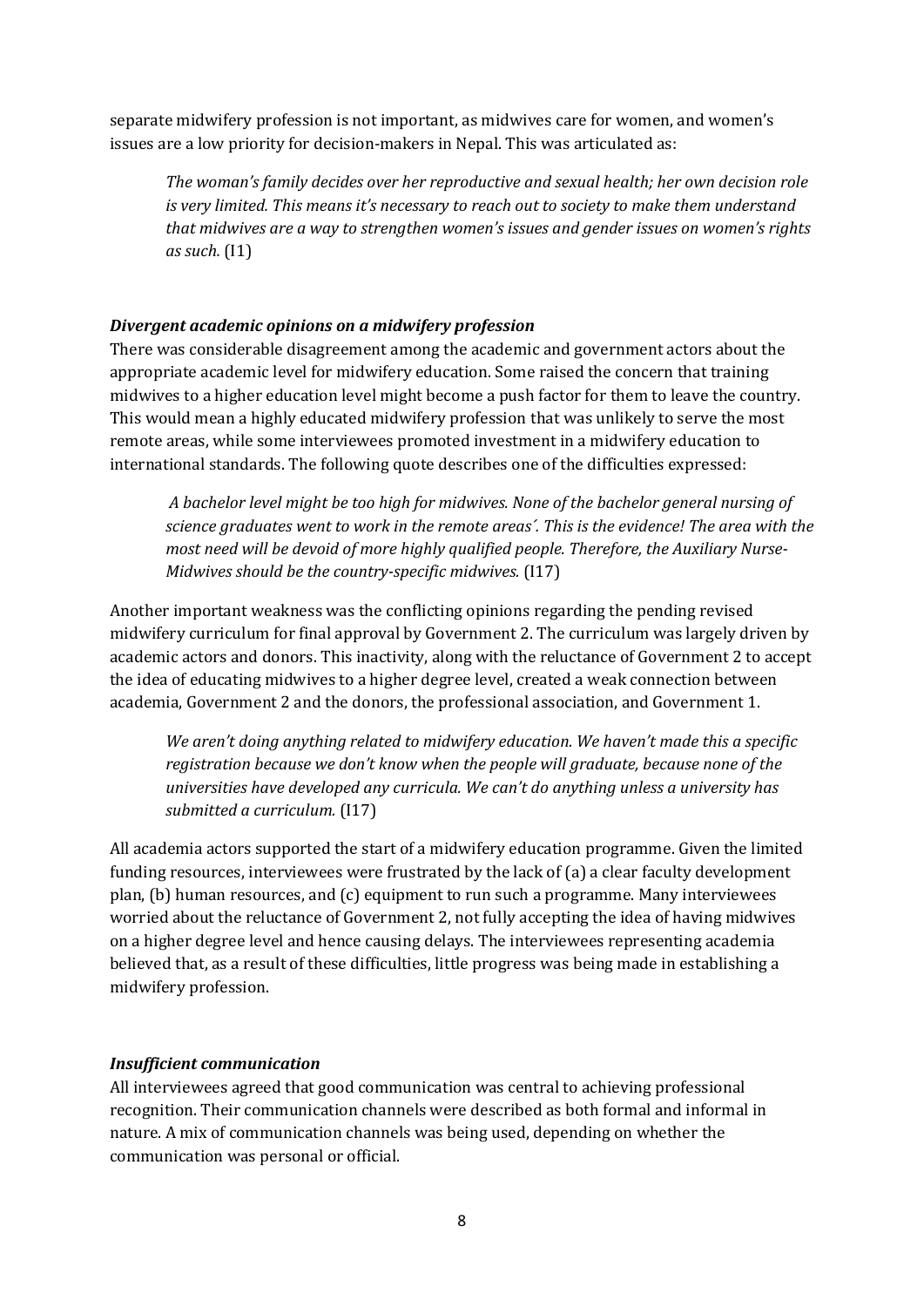The communication between actors consisted of both internal and external channels. While the external communication to promote the midwifery profession was successfully conducted through advocacy events such as celebration of the International Day of the Midwife, committee meetings and face-to-face meetings, the internal communication was less successful, especially between the academic actors. This was expressed as: *there's disagreement about the implementation of midwives* (= midwifery education). *The disagreement is about why nurses can't be counted as nurse-midwives. I'm ready to implement this education, but without planning, without faculty, we aren't ready to implement it* (I6).

Other important communication links were the personal relationships nurtured after office hours, as most of the decisions were made at these informal meetings: *The informal meetings are very important here. Everything's about contacts, so informal meetings are extremely important and it gives you the seats in more formal meetings* (I1). These informal channels were seen by some as a means of getting around political factions to gain a mandate to influence decisionmakers. The most common methods of communication among the actors are presented in Table 2.

### **Table 2 to be inserted**

As illustrated in Table 2, the communication channels for actors representing the professional association and donors show a larger number of channels than the government and academia actors, which had fewer opportunities to reach out. Despite agreeing that there is a need for good communication channels, a lack of communication between actors was a barrier. All interviewees mentioned this as a missing ingredient. The lack of communication was sometimes expressed as: *the problem is that we don't have good communication or coordination. I don't know what's causing it* (I8).

#### *Competition for financial and technical support*

This dimension predominately encompassed the limitation of and subsequent competition for available financial and technical support for the establishment of a separate midwifery profession. At the time there was only one actor (Donor 1) in Nepal who provided financial support; all other actors depended on external funding to support the establishment. Due to limited resources, funding was carefully distributed by Donor 1 among selected actors (Figure 1). This was seen as a competing interest. The following quote expresses the problem faced in providing financial aid:

*Money is a factor affecting collaboration. It becomes a competition. If you give me the money, then I do it; if you don't give me money, then I don't do it. If you give me more money, I'll do more.* (I2)

**Figure 1 Financial support links within system promoting midwifery profession in Nepal**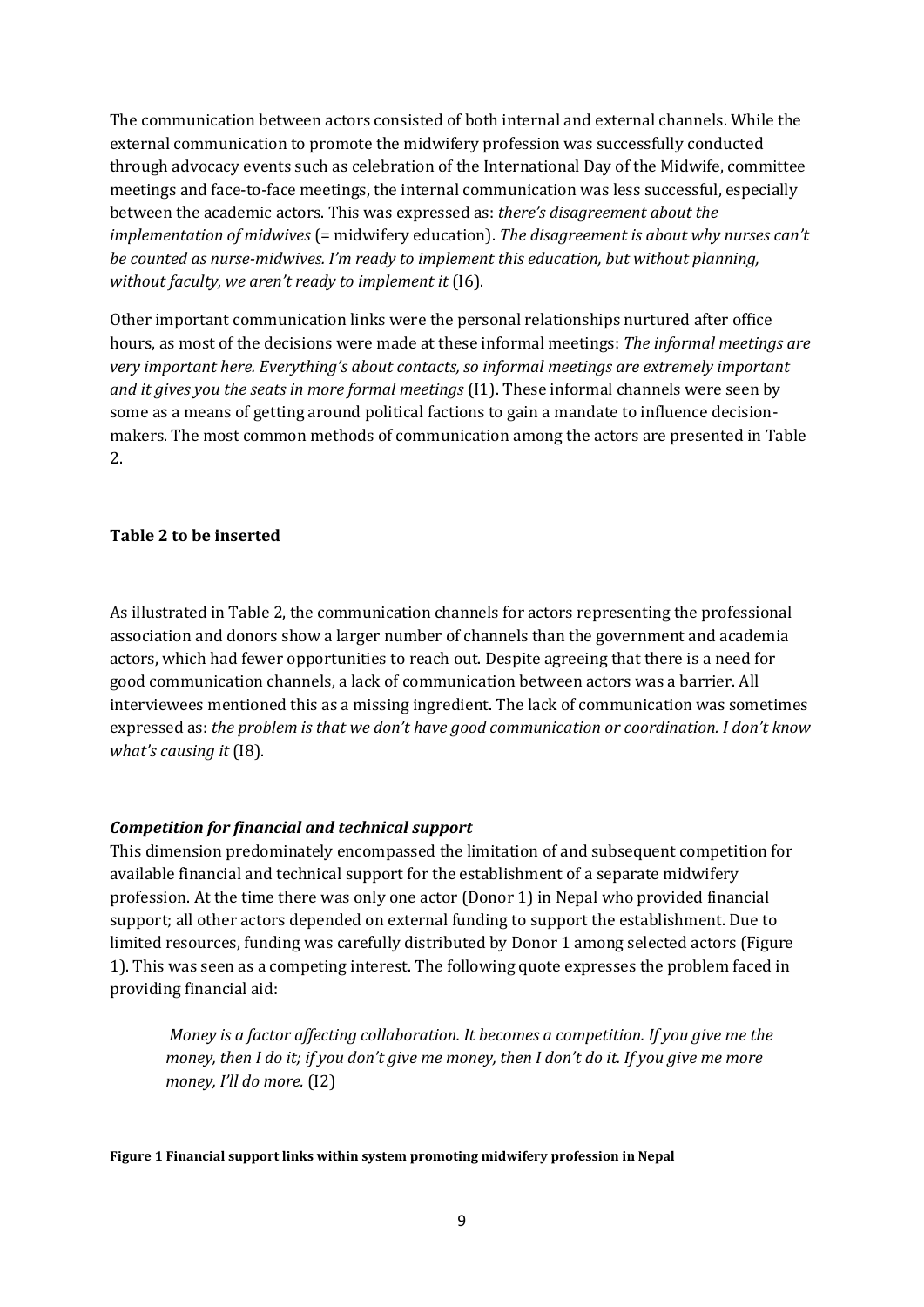Figure 1 shows that funds were channelled through the professional association and the Government 2 for selected midwifery activities. As one interviewee outlined: *the government is asking us to start the programme, but the curriculum is not approved and we need teachers who*  will teach. (I11) According to interviewees, there were no available funds for recruiting new faculty or increasing the capacity of existing faculty members at higher education institutions. This barrier was explained by another interviewee as: *the government wants to start the midwifery programme without having sufficient funding.* (I14)

All academic actors stressed the impossibility to start the programme if neither the government nor donors invested in faculty development or in equipping existing facilities with extra teaching and learning resources. All interviewees acknowledged that the academic institutions were willing to start the midwifery programme, but that they were prevented from doing so by a lack of staff and infrastructure. Without the financial support of the government and the donors, progress was limited. The following quote describes the need for financial attention:

*The academic institutions themselves have the willingness, desire and motivation to make this happen. The barriers and the contrariness need to be understood by the government and donors to make them willing to help the academic institutions in overcoming these barriers, so that the programme can be launched.* (I14)

As shown in Figure 2, the technical support was mainly provided through Donor 1 and the professional association. This support was acknowledged by most interviewees as a contribution to strengthened policy dialogue, evidence-based research, and a developed draft midwifery curriculum and learning aids for the academic institutions to adopt.

### **Figure 2 Technical support links within system promoting midwifery profession in Nepal**

In an attempt to establish the midwifery profession and advance the process, a professional association had been formed. Some described the birth of this association as the result of technical and financial support from Donor 1. The professional association was still young, but had positioned and profiled itself and was given a seat at policy level. Through its outreach work, the association had established international networks for inspiration and external support, to strengthen its role as a professional body. As a result of this work, a professional exchange programme had been established with the British midwifery association, the Royal College of Midwives. This was expressed as:

*We have a twinning programme to strengthen our association: a strong association is helping a weak association. Two to three volunteers come every quarter as per our needs, and hold workshops. We are learning a lot. They also provide financial support for us to attend conferences*. (I3)

As much as the professional exchange programme was adding value for the faculty development, comments like the one below were also made: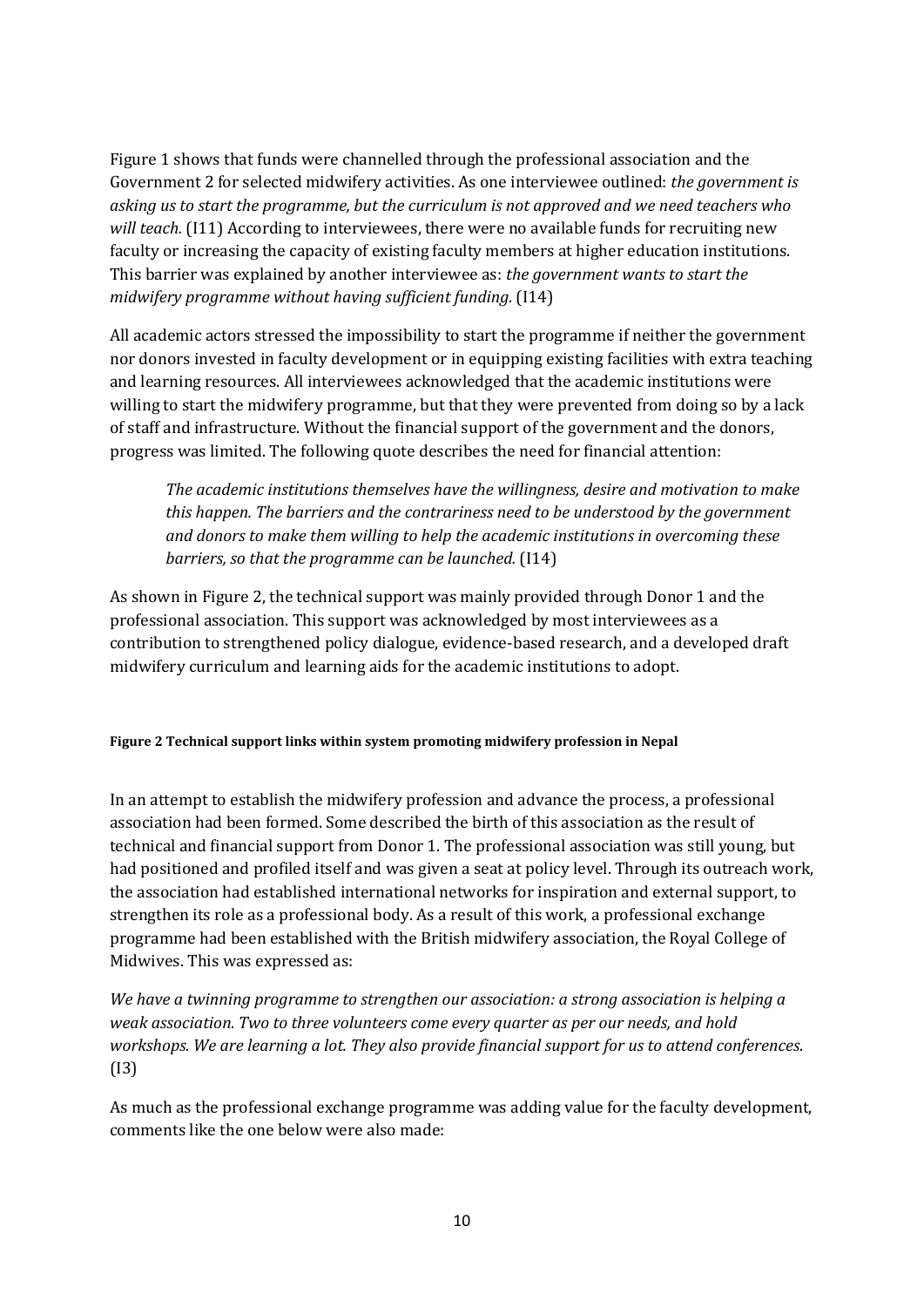W*e were hoping they would coordinate with us. They've just sent midwives here to train faculty members and we're not ready; we don't have the universities' agreement. So what's the point in sending faculty staff? It's a waste of their resources if they don't coordinate and collaborate with us.* (I2)

## **Discussion**

The analysis identified a complex set of facilitators and barriers in the connectedness among the actors, who all aimed at establishing a midwifery profession in Nepal. The actors were connected by the common goal of working towards reducing the maternal and child mortality in their country. While this goal was seen as a driving force for collaboration, opposing factors were taking the upper hand. Connection between the actors was challenged by weak ties and poor alignment as a result of political unrest as well as disagreement regarding the professionalisation and academic level of the midwifery profession. Our discussion will further interpret these three identified dimensions: the politicisation, professionalisation, and academisation of midwifery in Nepal.

**Politicisation:** The actors' capability of exerting influence through their connections went beyond the official agenda, and had entered political territory. For instance, the collaboration was being influenced by individual actors' differing political interests and priorities. Although the establishment of a midwifery profession had been gaining political attention in Nepal through the commitment given by the government, the actors somehow found it difficult to reach an agreement regarding how to move this decision forward. One reason for this could be the frequent changes of the leading positions within the government and universities, with the result that few actors wanted to take full responsibility for taking the initial steps to lead the development forward. Referring to CAS theory, the outcome is dependent on multiple interactions among system actors [30]. This study shows that the situation has become intricate, and none of the actors can navigate it because of the contradictory rules and opinions. This can perhaps be seen as a result of rules and procedures that no one has, or wants to have, control over. This condition can be regarded as a matter of informal power abuse, and will likely persist until policy changes are made.

**Professionalisation:** Striving for the establishment of a midwifery profession separate from nursing was questioned by some interviewees, and the study illustrates that midwifery education and its regulatory system have subsequently been marginalised. Thus, the outcomes of efforts to establish a midwifery profession in Nepal remain inconsistent and disappointing for the system promoting this establishment.

The findings also show that the actors struggled with the fact that there was a perceived lack of social acceptance of having midwives separate from the nursing profession. One reason for this might be an underestimation of the demand for midwifery care provided by professional midwives. This is described by van Teijlingen et al. [31] as "what is must be best"; i.e., ordinary people do not necessarily know what they need in terms of health care, and appear to assume that what is on offer [i.e. nurses attending deliveries] must be best option – otherwise, it would not happen. In the context of Nepal, the lack of social acceptance may have resulted in there being no demand for having the two professions separated, and rather created a conflict between the two professional categories. Nurses objecting to the establishment of a separate midwifery profession are not a phenomenon unique to 21st-century Nepal. Historical conflicts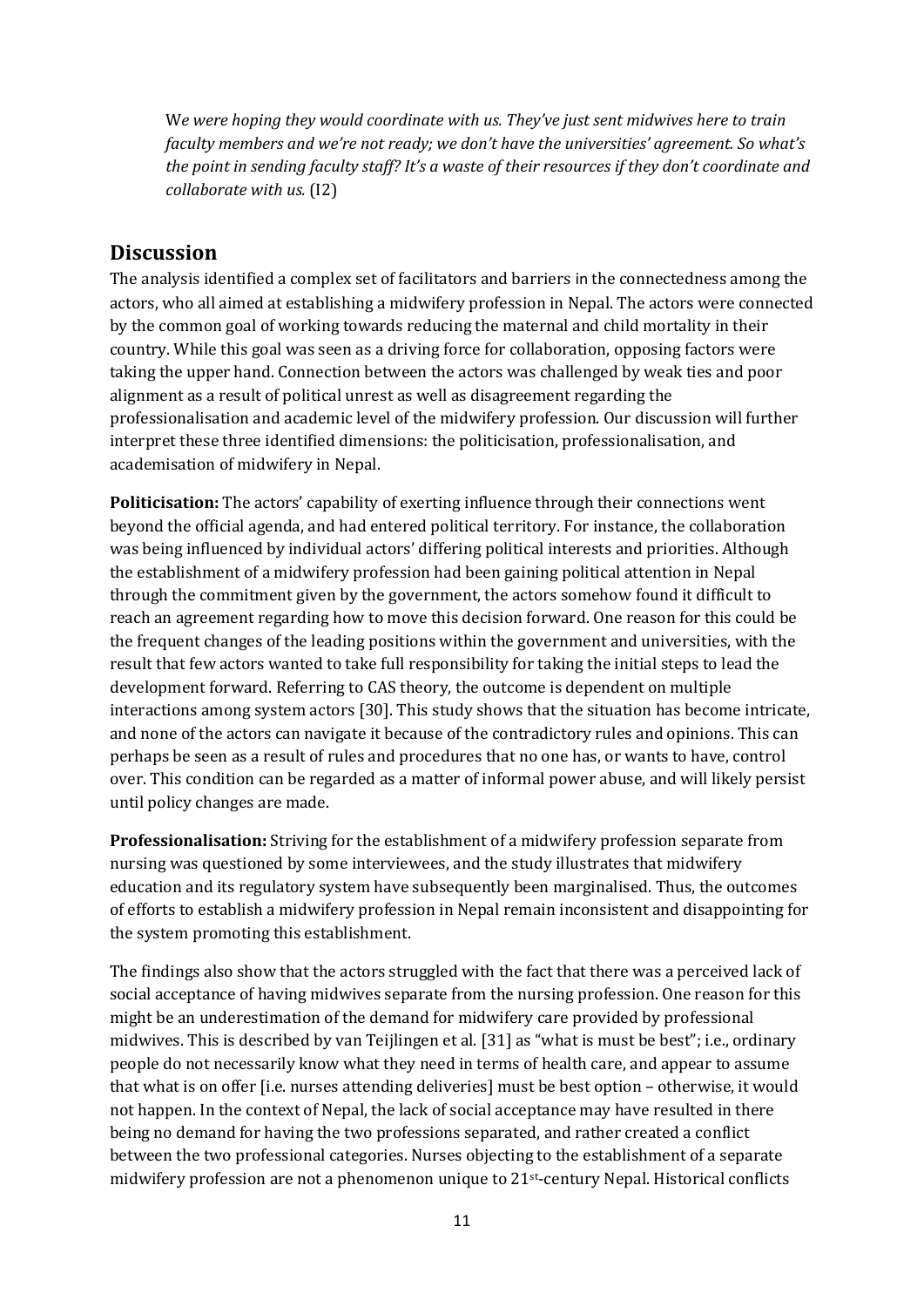between midwives and nurses have become an arena of competition [32], which has resulted in tension, rivalry and poor communication between the two professions [33].

Our data suggest that the existing system needs to more actively invite Nepal's nursing profession to encourage change, especially the improvement of professional competencies and skills as well as regulation of the relationship between nurses and midwives. This kind of change would require the involvement of all actors in the studied system. In CAS, change can be difficult to promote, and cannot be forced [34, 35]. However, inviting the nursing profession, as an active component of the system, could create an understanding between the two professions and uncover potential threats towards one or the other. This would be in line with Anderson et al. [35]: a larger size of the system could contribute broader competence and more interaction, and build a source for new information. In the case of Nepal, this could support the demand and supply for having a midwifery profession separate from nursing. Such an approach could contribute to making the role of professional midwives more appropriate to the social and cultural setting. In the theory of professions [36], from this situation we can interpret that the actors must thus work towards protecting the occupational jurisdiction of the midwifery work. This can only be achieved when the scope of work of the midwifery profession comes to be protected through a legal system that legitimises the profession to perform certain services but exclude others. The twinning project with the Royal College of Midwives had this professionalisation process very much at the heart of its collaboration, through supporting and strengthening MIDSON as the professional midwifery association [37].

**Academisation**: Nepal stands at the beginning of the process of the academisation of midwives. Although all actors expressed that they had jointly contributed to the development of a draft three-year midwifery education curriculum through an undergraduate degree programme, there was still no consensus whether midwifery education should entail conventional vocational training or be provided at a higher academic level. This can be explained by the fact that the proposed draft bachelor degree curriculum had not yet found a proper balance between academic, professional and community demands.

The academisation of midwifery education integrating within higher education is not only being debated in Nepal, but has also been a long process in Europe [38-41]. An example is Sweden, a country that has followed the educational reform and moved the education of midwives to a post-graduate level. A study [41] shows that this has strengthened the professional and academic development within midwifery. It requires that teachers as well as clinical preceptors have sufficient academic competence to teach in midwifery education programmes. In accordance with Hermansson and Mårtensson, who suggest that this can be of international significance [41], we believe that this should also be the case in Nepal, in order to enable, develop and perform evidence-based midwifery care at health care facilities, and thus improve maternal and child health. Another advantage to providing midwifery education on a university/higher education level may be that it will encourage students to stay in their country rather than losing them to studies abroad, from where they are less likely to return. At the same time it might attract foreign students to Nepal, which could promote research collaboration with international universities and consequently support the establishment of the midwifery profession.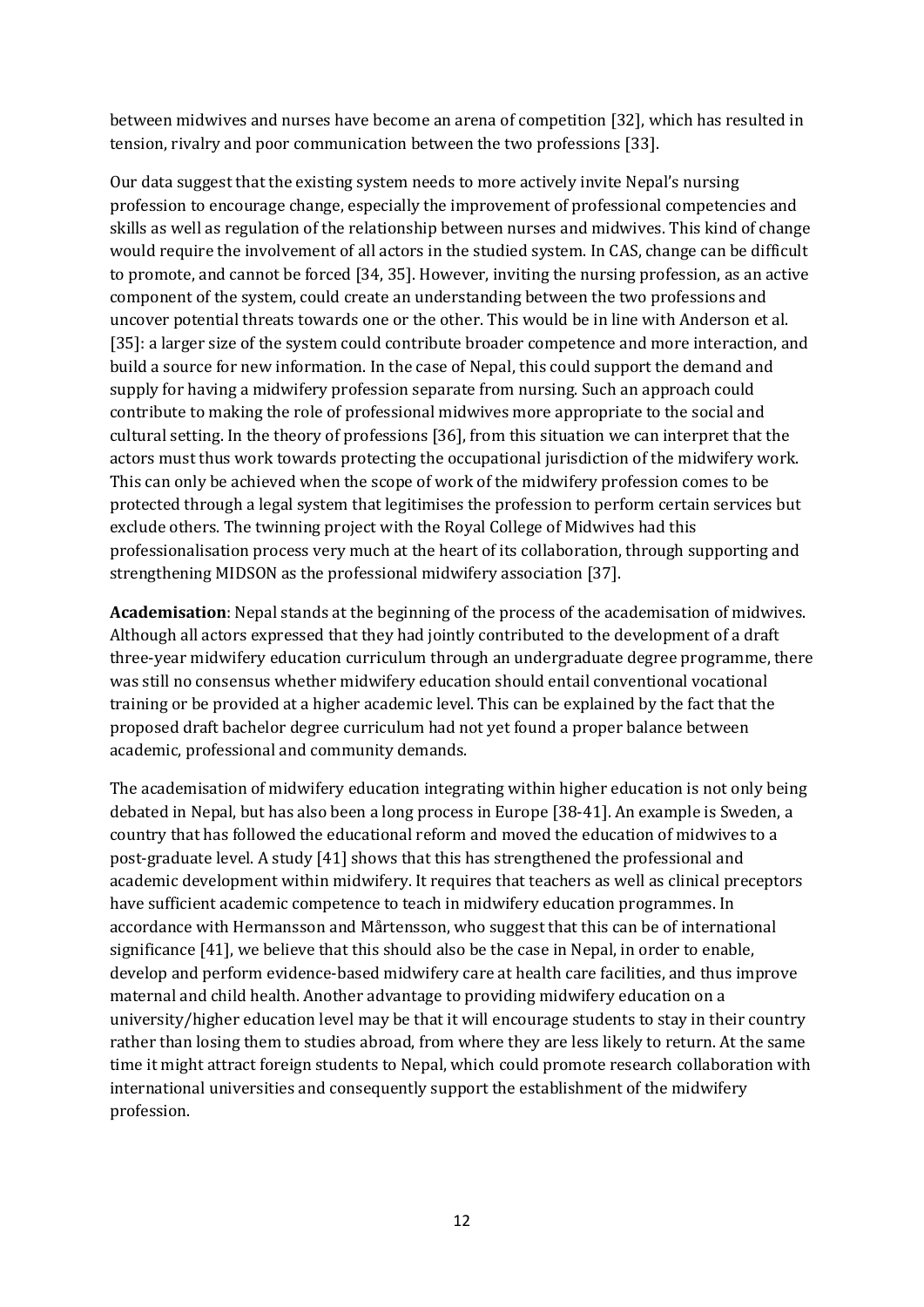### *Strengths and limitations of the study*

The main strength of this study lies in its application of CAS theory [18] to empirical data. Our data suggest that a CAS perspective is useful as a framework for influencing methodological approaches while establishing professional midwives in a low-income country. The use of a multi-disciplinary team [42] (with expertise in health management, public health, sociology and maternal/new-born health in both high- and low-income countries, including Nepal) in the analysis enriched the synthesis, as it provided an opportunity to draw upon the expertise and interpretations of findings of a broad team. However, one limitation is that the findings are restricted to the individuals interviewed, and may not necessarily stand for the values of their organisations. Another limitation is that some interviewees represented more than one organisation. This may have challenged the prospect of capturing a rich understanding of the specific organisation, and instead contributed to an intertwined answer representing different organisations. However, this can also be seen as a strength as it helped us gain a deeper understanding of the complexity and interactions involved with establishing a midwifery profession in Nepal.

## **Conclusion**

The move of midwifery from an occupation to a profession in Nepal is an on-going, challenging process. The early stages of this process, as outlined in the study, suggest that there are barriers and opportunities in the system of actors in the field. Understanding these issues from the perspective of the actors offers greater insight into the process to date, and may help those promoting the establishment of midwifery as a recognised profession in Nepal and elsewhere in a similar context. One key message is that it is vital to educate the wider public about the midwife's role and responsibility, and how this profession differs from nursing, to gain the necessary societal support for the establishment of midwifery as an independent profession.

# **Competing interests**

The first author works as a Midwifery Specialist for a multi-lateral organisation. The authors declare that they have no competing interests.

# **Acknowledgements**

The authors would like to express their appreciation to all participants for their contribution to the data collection. We would also like to acknowledge Nor Islam Pappu for the transcripts and Prof. Kiran Bajracharya for her support and logistical assistance in Nepal.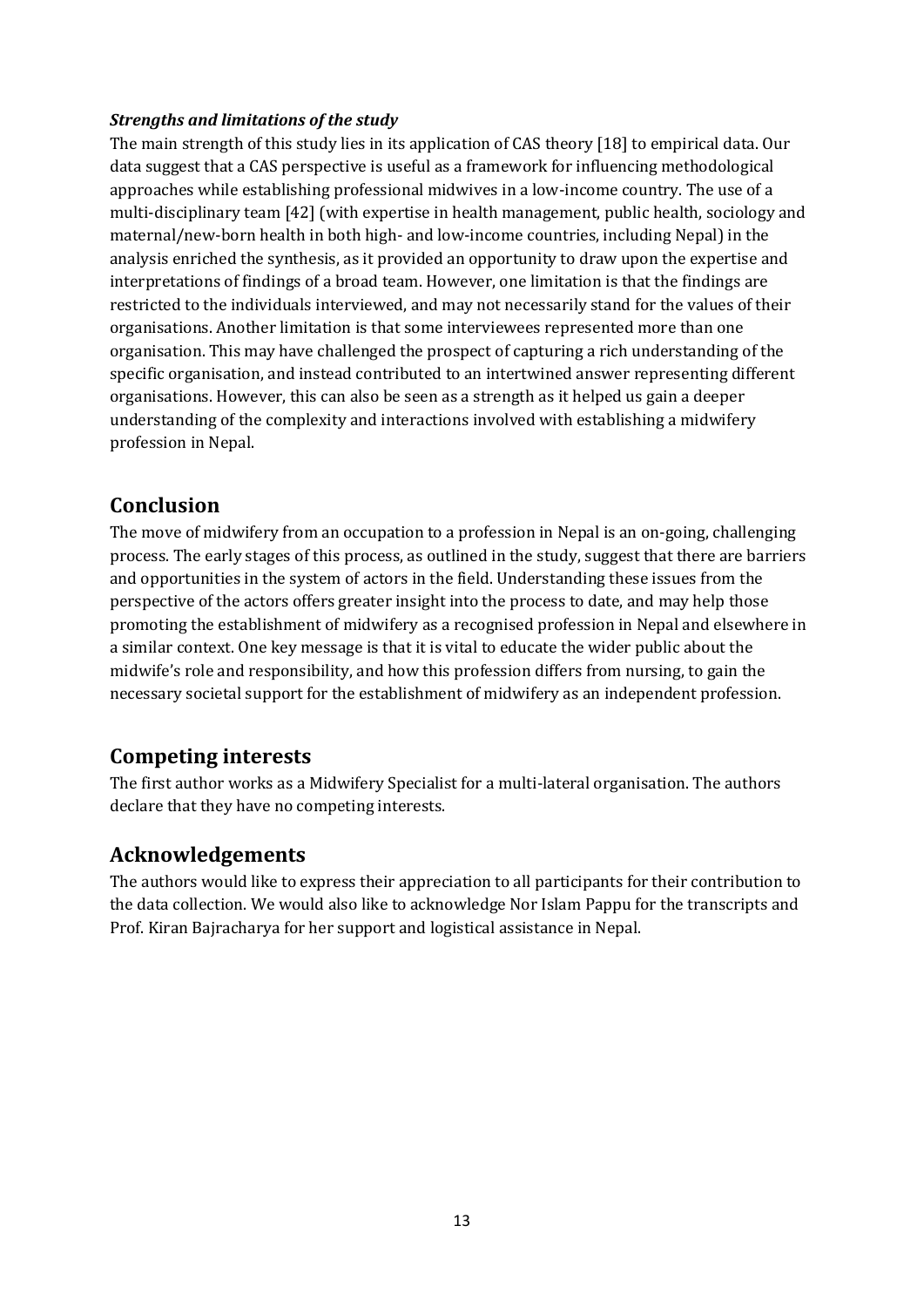## **References**

- [1] Rosskam E, Pariyo G, Hounton S, Aiga H. Increasing skilled birth attendance through midwifery workforce management. Int J Health Plann Man 2013 ;28[1]:e62-71.
- [2] Homer CS, Friberg IK, Dias MA, ten Hoope-Bender P, Sandall J, Speciale AM, et al. The projected effect of scaling up midwifery. Lancet. 2014 Sep 20;384[9948]:1146-57.
- [3] Renfrew MJ, McFadden A, Bastos MH, Campbell J, Channon AA, Cheung NF, et al. Midwifery and quality care: findings from a new evidence-informed framework for maternal and newborn care. Lancet. 2014 Sep 20;384[9948]:1129-45.
- [4] ten Hoope-Bender P, de Bernis L, Campbell J, Downe S, Fauveau V, Fogstad H, et al. Improvement of maternal and newborn health through midwifery. Lancet. 2014 27;384[9949]:1226-35.
- [5] Van Lerberghe W, Matthews Z, Achadi E, Ancona C, Campbell J, Channon A, et al. Country experience with strengthening of health systems and deployment of midwives in countries with high maternal mortality. Lancet. 2014 27;384[9949]:1215-25.
- [6] UNFPA. The State of The World's Midwifery 2014. A Universal Pathway. A Woman's Right To Health. New York: UNFPA, 2014.
- [7] Thompson JB, Fullerton JT, Sawyer AJ. The International Confederation of Midwives: Global Standards for Midwifery Education [2010] with companion guidelines. Midwifery. 2011 ;27[4]:409-16.
- [8] Fullerton JT, Thompson JB, Severino R. The International Confederation of Midwives essential competencies for basic midwifery practice. an update study: 2009-2010. Midwifery. 2011 ;27[4]:399-408.
- [9] Bogren MU, Wiseman A, Berg M. Midwifery education, regulation and association in six South Asian countries--a descriptive report. Sex Reprod Healthcare. 2012;3[2]:67-72.
- [10] Bogren MU, van Teijlingen E, Berg M. Where midwives are not yet recognised: a feasibility study of professional midwives in Nepal. Midwifery. 2013 ;29[10]:1103-9.
- [11] WHO, UNICEF, UNFPA, Bank W. Trends in maternal mortality: 1990 to 2013. Geneva: WHO 2014.
- [12] UNFPA. State of World Population 2010. From conflict and crisis to renewal: generation of change. New York: UNFPA; 2010.
- [13] Ministry of Health and Population. National Policy on Skilled Birth Attendants. Kathmandu: Ministry of Health and Population; 2006.
- [14] Ministry of Health and Population. Nepal Demographic Health Survey. In: Division P, editor. Kathmandu: Government of Nepal; 2011.
- [15] Bogren Upper M BK, Berg M, Erlandsson K, Ireland J, Simkhada P, van Teijlingen E,. Nepal needs midwifery. J Manmohan Memorial Inst Health Sci [JMMIHS]2013;1: 41-4.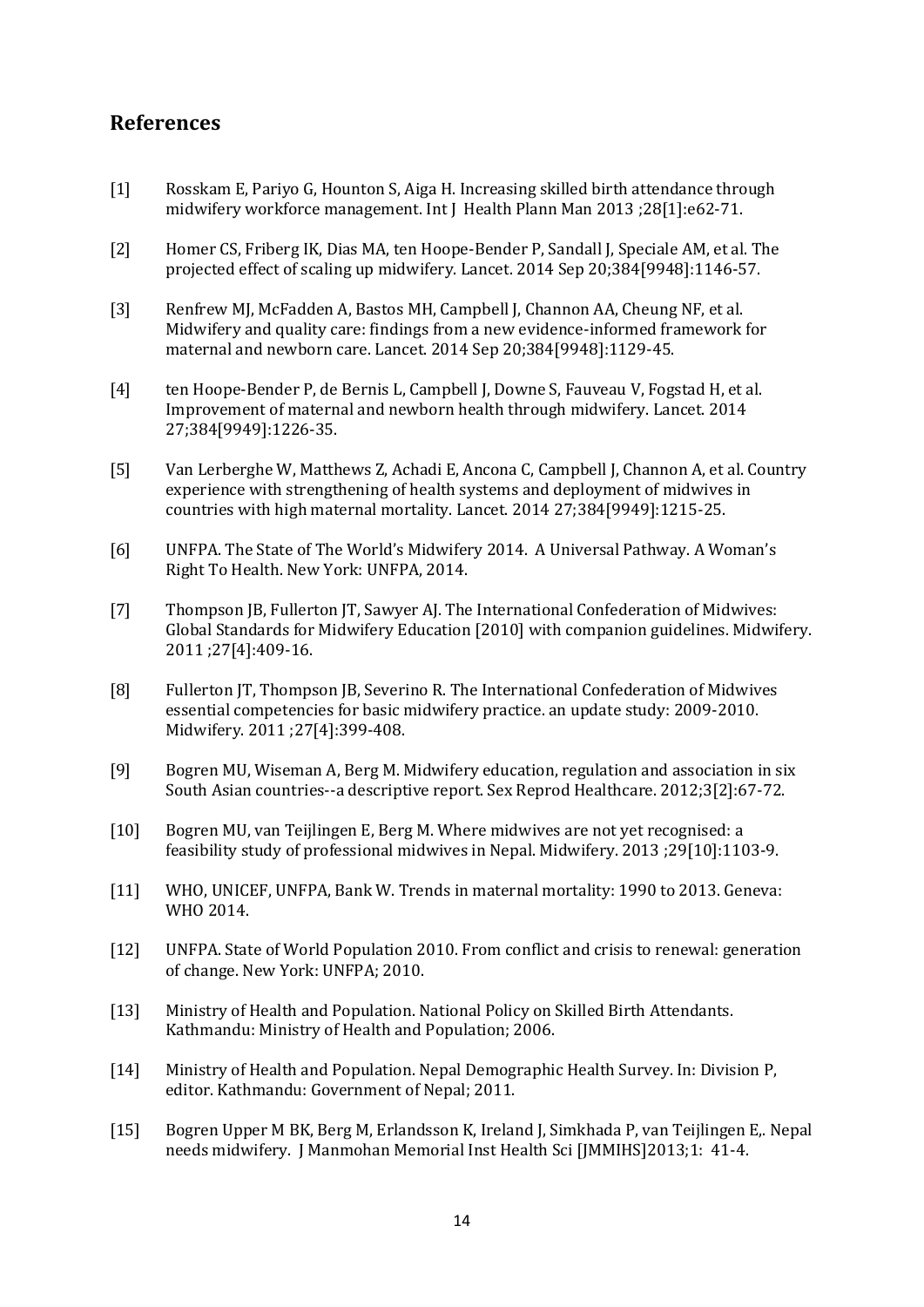- [16] Cederfeldt J, Carlsson J, Begley C, Berg M, Sahlgrenska A, University of G, et al. Quality of intra-partum care at a university hospital in Nepal: A prospective cross-sectional survey. Sex Reprod Healthcare. 2016;7:52-7.
- [17] KC A BK. State of Midwives in Nepal: HRH to improve Maternal and Neonatal Health and Survival. J Nepal Health Res C 2013;11[23]:98-101.
- [18] Bar-Yam. Dynamics of complex systems: Reading, Mass: Perseus Books; 2003.
- [19] McDaniel RR, Jr., Jordan ME, Fleeman BF. Surprise, Surprise, Surprise! A complexity science view of the unexpected. Health Care Manage Rev. 2003;28[3]:266-78.
- [20] Maxwell J. Qualitative Research Design. 2 ed. Thousand Oaks, CA: Sage; 2005.
- [21] Hill PS. Understanding global health governance as a complex adaptive system. Glob Publ Health. 2011;6[6]:593-605.
- [22] Edgren L. The meaning of integrated care: a systems approach. Int J Integr Care. 2008;8.
- [23] Edgren L, Barnard K. Complex adaptive systems for management of integrated care. Leadership Health Serv. 2012;25[1]:39-51.
- [24] Weichhart G. The Learning Environment as a Chaotic and Complex Adaptive System. Systems. 2013;1[1]:36-53.
- [25] Miles M, Huberman M, Saldana J. Qualitative Data Analysis. A Methods Sourcebook London: Sage Publication, Inc; 2014.
- [26] Codex. Rules and guidelines for research. The Humanities and Social Sciences. 2013; Available from: [http://www.codex.vr.se/en/forskninghumsam.shtml.](http://www.codex.vr.se/en/forskninghumsam.shtml)
- [27] WMA. World Medical Association Declaration of Helsinki: The Swedish Research Council's guidelines for ethical evaluation of medical research on humans. 2008.
- [28] SFS. The Act of change in the Act [2003:460] concerning the Ethical Review of Research Involving Humans 2008. 2003.
- [29] Forrest Keenan K, van Teijlingen E. The quality of qualitative research in family planning and reproductive health care. J Fam Plann Reprod Health Care. 2004 ;30[4]:257-9.
- [30] Olney CA. Using evaluation to adapt health information outreach to the complex environments of community-based organizations. J Med Library Assoc. 2005 ;93[4 Suppl]:S57-67.
- [31] van Teijlingen ER, Hundley V, Rennie AM, Graham W, Fitzmaurice A. Maternity satisfaction studies and their limitations: "What is, must still be best". Birth. 2003 ;30[2]:75-82.
- [32] Ayala R, Binfa L, Vanderstraeten R, Bracke P. Exploring historical conflicts between midwives and nurses: a perspective from Chile. J Inter- professional Care. 2015 ;29[3]:216-22.
- [33] Reiger K. Domination or Mutual Recognition? Professional Subjectivity in Midwifery and Obstetrics. Soc Theory Health. 2008 ;6[2]:132-47.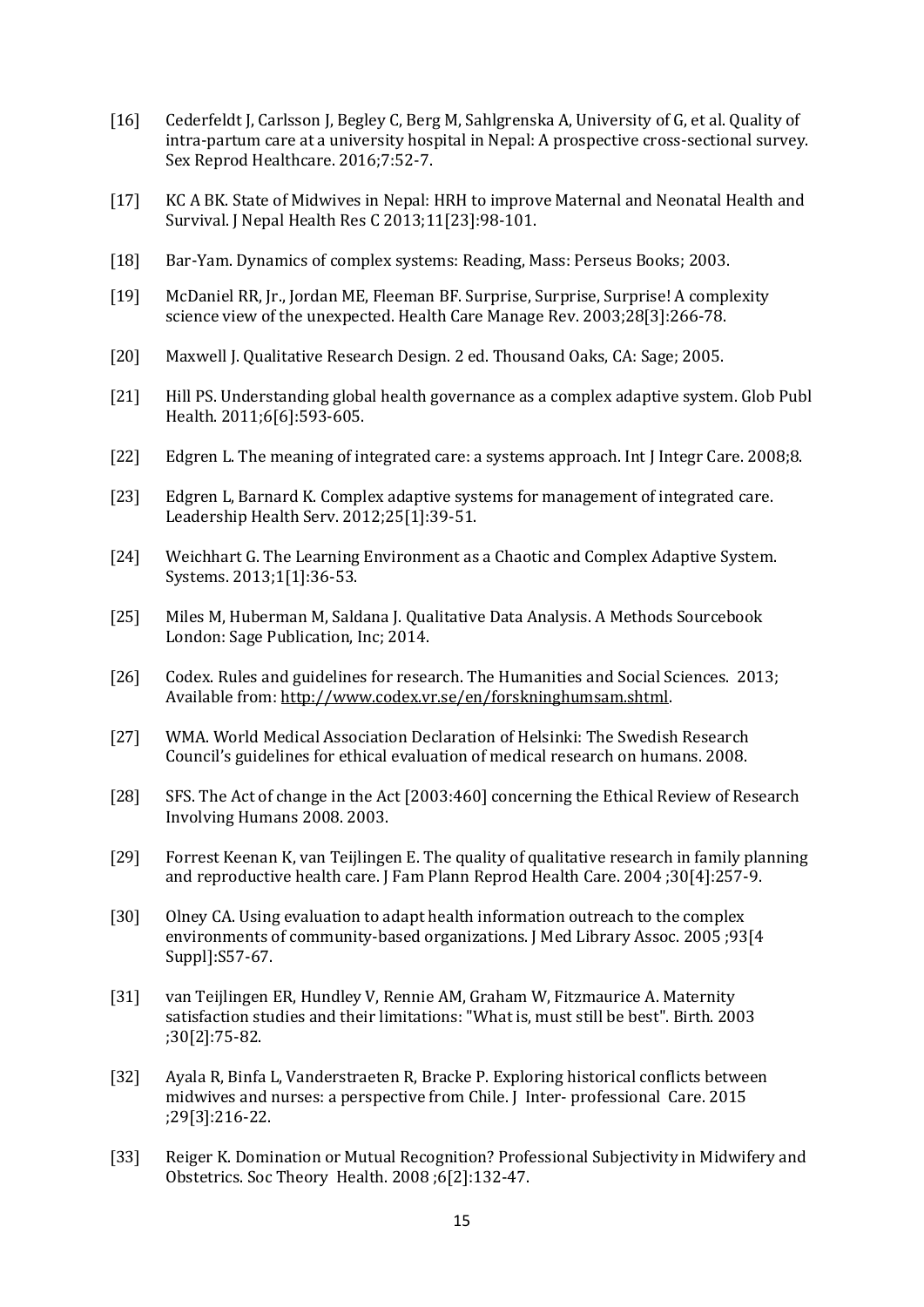- [34] Tsasis P, Evans JM, Owen S. Reframing the challenges to integrated care: a complexadaptive systems perspective. Int J Integr Care. 2012;12:e190.
- [35] Anderson RA, Issel LM, McDaniel Jr RR. Nursing homes as complex adaptive systems: relationship between management practice and resident outcomes. Nurs Res. 2003 ;52[1]:12-21.
- [36] Abbott A. The System of Professions An Essay on the Division of Expert Labour. Chicago: The University of Chicago Press; 1988.
- [37] Ireland J, van Teijlingen E, Kemp J. Twinning in Nepal: the Royal College of Midwives UK and the Midwifery Society of Nepal working in partnership. J Asian Midwives. 2015;2[1]:26-33.
- [38] Davies R. The Bologna process: the quiet revolution in nursing higher education. Nurs Educ Today. 2008 ;28[8]:935-42.
- [39] Fleming V, Pehlke-Milde J, Davies S, Zaksek T. Developing and validating scenarios to compare midwives' knowledge and skills with the International Confederation of Midwives' essential competencies in four European countries. Midwifery. 2011 ;27[6]:854-60.
- [40] Friedrichs A, Schaub HA. Academisation of the health professions achievements and future prospects. GMS Zeitschrift fur Medizinische Ausbildung. 2011;28[4]:Doc50.
- [41] Hermansson E, Martensson LB. The evolution of midwifery education at the master's level: a study of Swedish midwifery education programmes after the implementation of the Bologna process. Nurs Educ Today. 2013 ;33[8]:866-72.
- [42] Malterud K. Qualitative research: standards, challenges, and guidelines. Lancet. 2001;358[9280]:483-8.

Table 1. Characteristics of interviewees and actors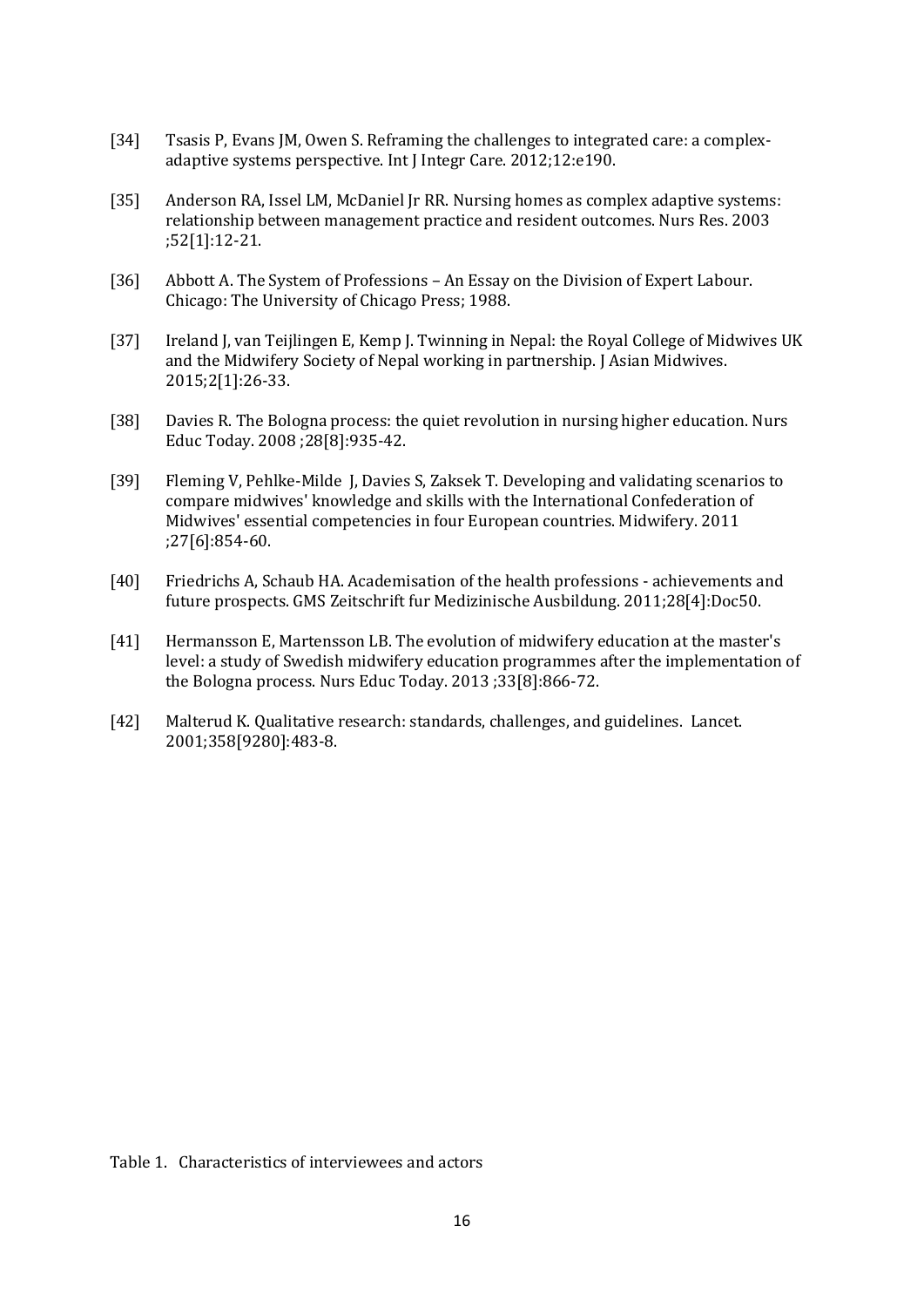| Interviewees<br>$[I 1-17]$ | Actors/Organisation         | Gender | Professional<br>background |
|----------------------------|-----------------------------|--------|----------------------------|
| I <sub>1</sub>             | Donor $\overline{1}$        | Female | Nurse and<br>Midwife       |
| 12                         | Donor 1                     | Female | Nurse                      |
| <b>I3</b>                  | Professional<br>association | Female | Nurse                      |
| $\it{I}$ 4                 | Government 1                | Male   | <b>Medical Doctor</b>      |
| I 5                        | Government 1                | Female | Nurse                      |
| I 6                        | Academia 1                  | Female | Nurse                      |
| I 7                        | Academia 3                  | Female | Nurse                      |
| <b>18</b>                  | Academia 3                  | Female | Nurse and<br>Midwife       |
| I 9                        | Academia 3                  | Female | Nurse                      |
| I 10                       | Professional<br>association | Female | Nurse and<br>Midwife       |
| I 11                       | Academia 1                  | Male   | <b>Medical Doctor</b>      |
| I <sub>12</sub>            | Academia 2                  | Male   | <b>Medical Doctor</b>      |
| I 13                       | Professional<br>association | Female | Nurse                      |
| I 14                       | Academia 2                  | Male   | <b>Medical Doctor</b>      |
| I 15                       | Donor 2                     | Female | <b>Medical Doctor</b>      |
| I 16                       | Donor 1                     | Female | Non-Medical                |
| I 17                       | Government 2                | Female | Nurse                      |